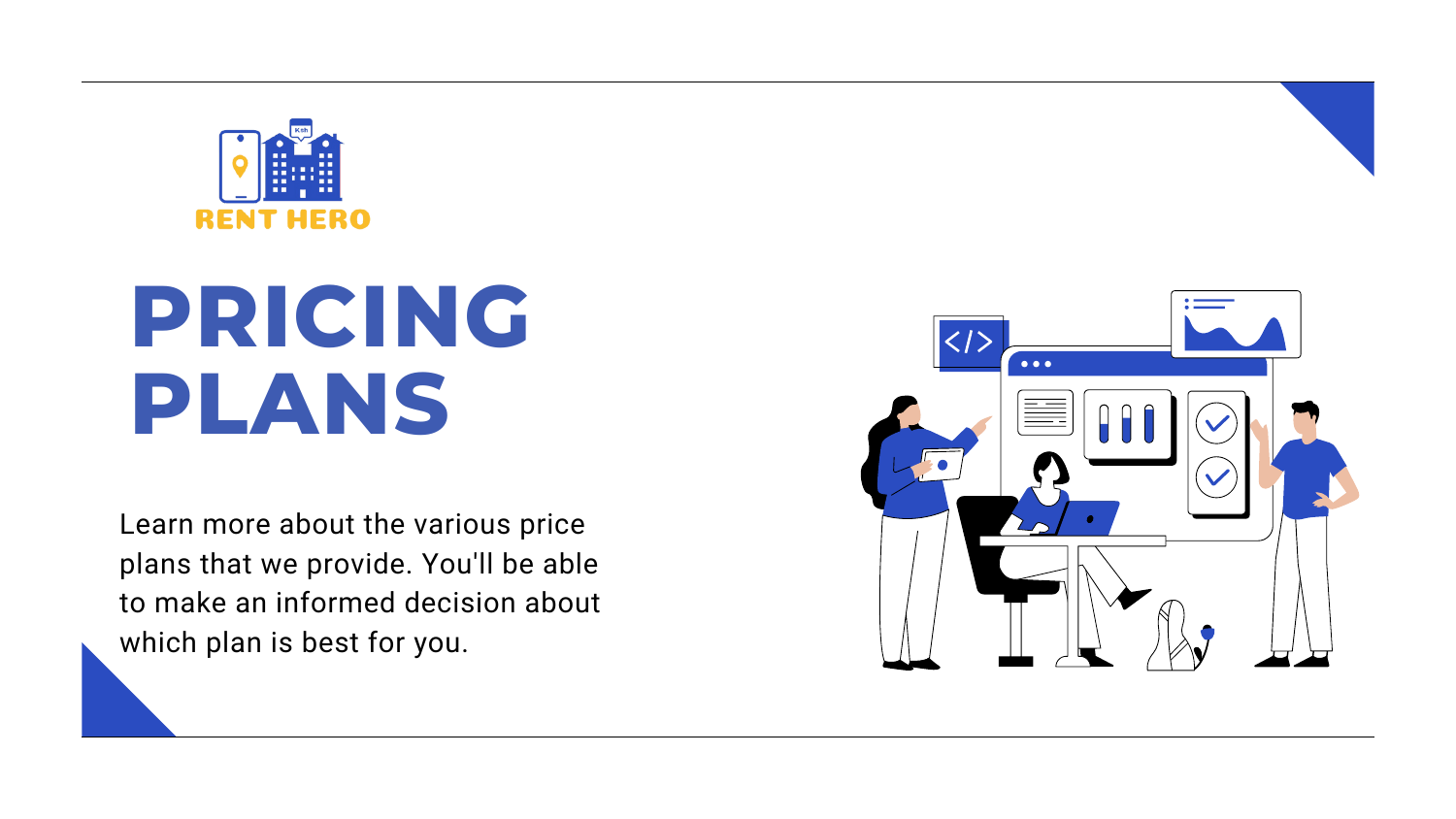### **Ordinary Plan**

With an Ordinary account, you have a lot more flexibility for paying your service charges. Based on your total occupied units, our algorithm predicts how much you will be charged in a month, and you can top up any amount you choose. You are not required to top up the entire amount at once; instead, you can top up as needed depending on your account usage. For a basic account, we charge Ksh 1.8 for single standard SMS sent to your tenants. Depending on the size of the message sent, this SMS amount may vary. In addition, we charge you a service fee on any individual payments processed through our system (Refer to the image on the right). All the service charges are deducted from your service wallet. Always ensure you have funds in your service wallet for flawless service delivery.

#### **MPES TO Amount From**

| <b>BANK/PAYBILL/TILL TRANSACTION COST</b> |         |                                            |  |  |
|-------------------------------------------|---------|--------------------------------------------|--|--|
|                                           |         | Ksh) Amount To (Ksh) Transaction Fee (Ksh) |  |  |
| 1                                         | 49      | 0                                          |  |  |
| 50                                        | 499     | 3                                          |  |  |
| 500                                       | 999     | 5                                          |  |  |
| 1,000                                     | 1,499   | 10                                         |  |  |
| 1,500                                     | 2,499   | 15                                         |  |  |
| 2,500                                     | 3,499   | 20                                         |  |  |
| 3,500                                     | 4,999   | 25                                         |  |  |
| 5,000                                     | 7,499   | 35                                         |  |  |
| 7,500                                     | 9,999   | 40                                         |  |  |
| LO,000                                    | 14,999  | 45                                         |  |  |
| L5,000                                    | 19,999  | 50                                         |  |  |
| 20,000                                    | 34,999  | 75                                         |  |  |
| 35,000                                    | 49,999  | 100                                        |  |  |
| 50,000                                    | 150,000 | 125                                        |  |  |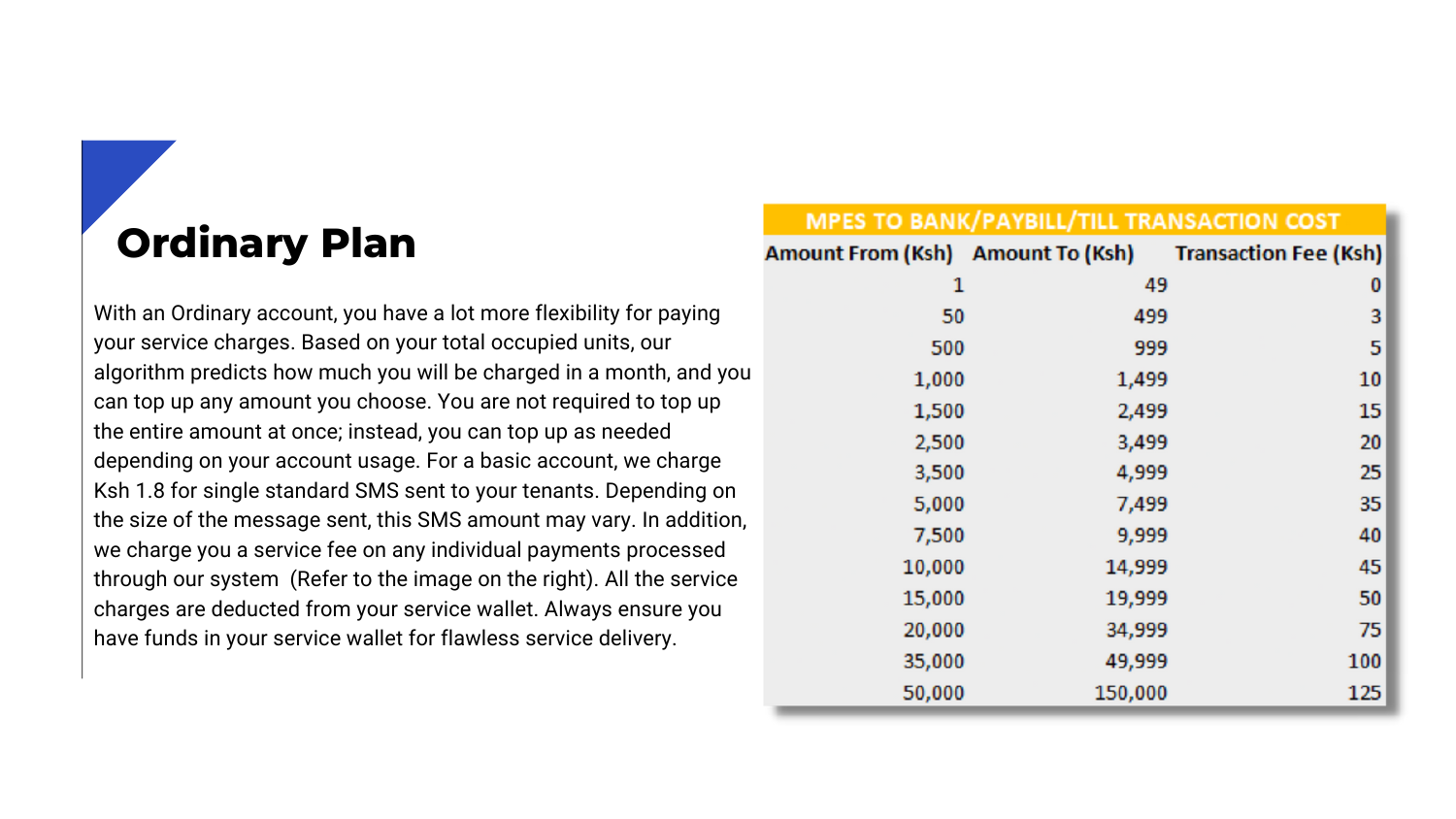#### **Subscription Plan**

A Subscription Service charges you a fixed monthly fee regardless of how much you use the account. Depending on the amount of occupied units you manage, we offer different options. Depending on the units you manage, the system will automatically determine the appropriate bundle. Every month, you will be sent an invoice to pay your subscription cost. You won't be able to utilize most of the services if your account is deactivated due to non-payment. The advantage of this form of account is that you may pay once and not worry about SMS or payment transaction fees.



| <b>BRONZE</b>                                | <b>SILVER</b>                                     | GOLD                                    |
|----------------------------------------------|---------------------------------------------------|-----------------------------------------|
| <b>Sh 9000</b> MONTH                         | <b>Sh 15000</b> (MONTH                            | <b>Sh 27000</b> MONTH                   |
| $\checkmark$ 301-500 Units<br>managed        | 501-1000 Units<br>managed                         | $\checkmark$ 1001-3000 Units<br>managed |
| $\checkmark$ 24/7 Customer<br>support        | $\checkmark$ 24/7 Customer<br>support             | $\checkmark$ 24/7 Customer<br>support   |
| $\checkmark$ Unlimited emails                | <b>Unlimited emails</b><br>J                      | $\checkmark$ Unlimited emails           |
| $\checkmark$ Upto 5000 SMS<br>Notifications  | Upto 10000 SMS<br>Notifications                   | √ Upto 30000 SMS<br>Notifications       |
| $\checkmark$ Unlimited cloud<br>access       | <b>Unlimited cloud</b><br>$\mathcal{A}$<br>access | $\checkmark$ Unlimited cloud<br>access  |
| $\checkmark$ Robust Reports and<br>analytics | √ Robust Reports and<br>analytics                 | <b>Robust Reports and</b><br>analytics  |
| Real-time Visibility                         | Real-time Visibility                              | Real-time Visibility                    |
| <b>GET STARTED</b>                           | <b>GET STARTED</b>                                | <b>GET STARTED</b>                      |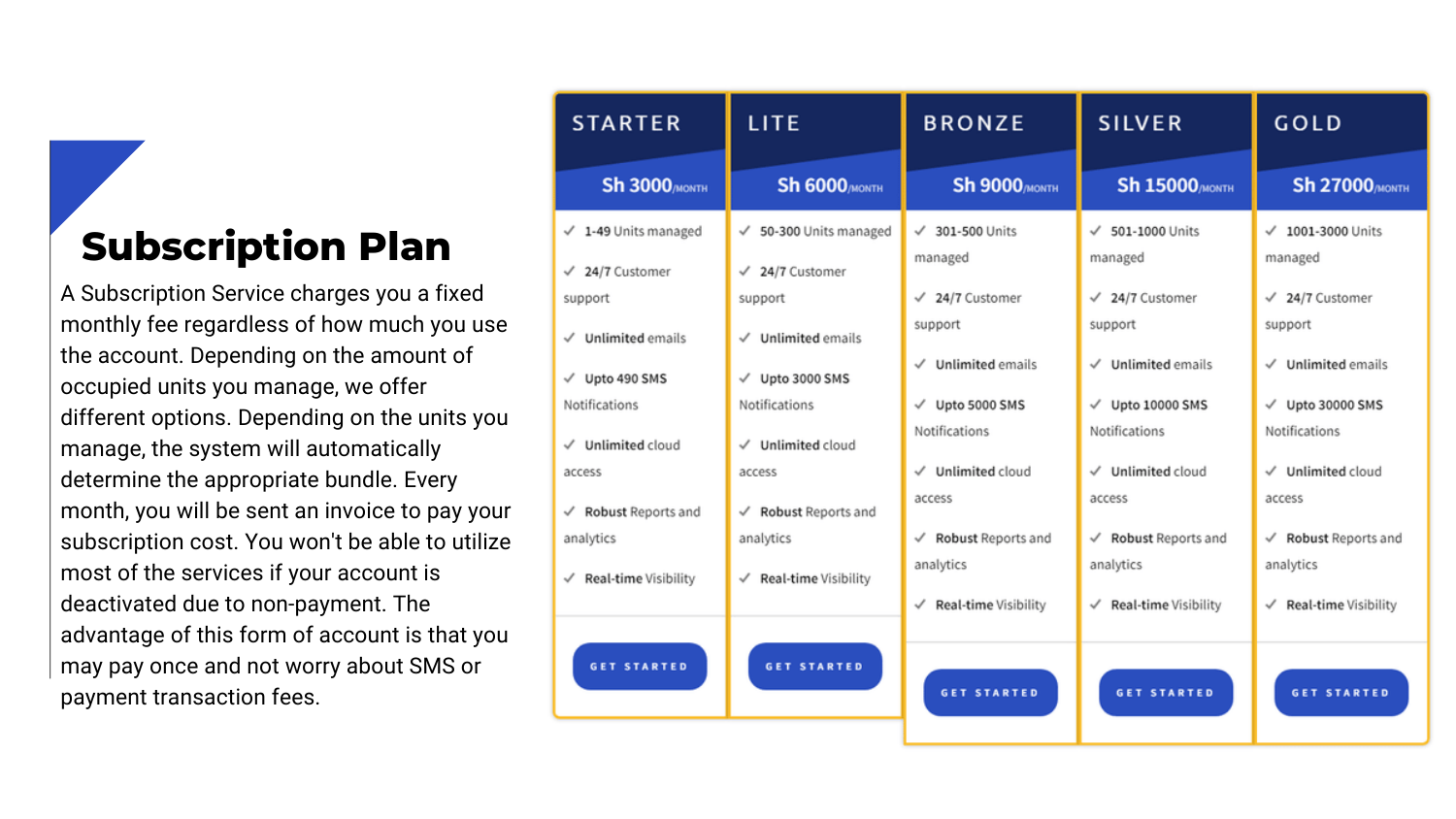

#### **Generally, every customer wants a product or service that solves their problem, worth their money, and is delivered with amazing customer service.**